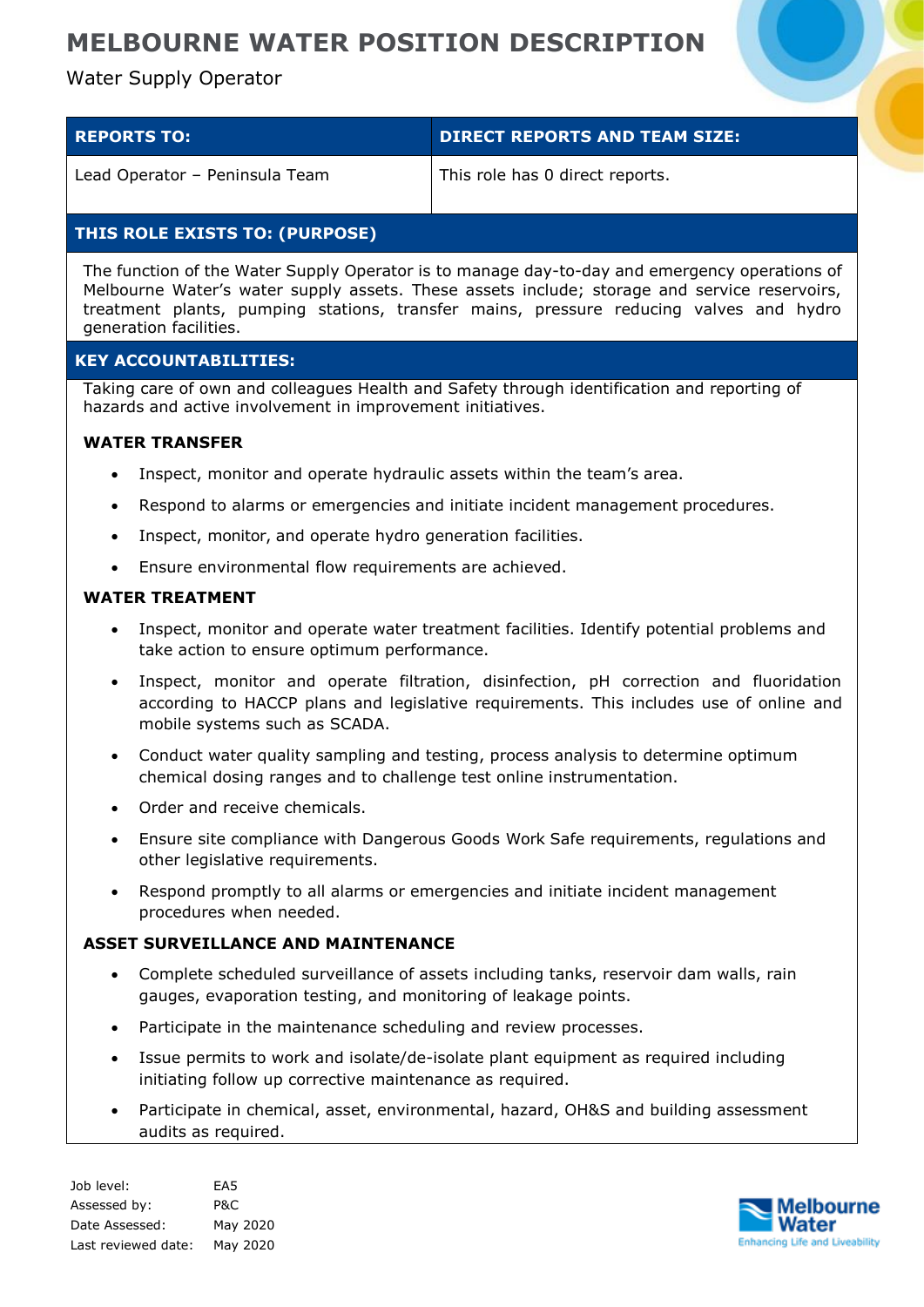# **MELBOURNE WATER POSITION DESCRIPTION**

Water Supply Operator

Г

| Contribute in Asset Maintenance activities and working groups                                                                                                                                                                                                                                                                                                                                                                                                                                                                                                                                                                                                                                    |                                                                                                                                                                                                        |  |
|--------------------------------------------------------------------------------------------------------------------------------------------------------------------------------------------------------------------------------------------------------------------------------------------------------------------------------------------------------------------------------------------------------------------------------------------------------------------------------------------------------------------------------------------------------------------------------------------------------------------------------------------------------------------------------------------------|--------------------------------------------------------------------------------------------------------------------------------------------------------------------------------------------------------|--|
| <b>KEY RESPONSIBILITIES</b>                                                                                                                                                                                                                                                                                                                                                                                                                                                                                                                                                                                                                                                                      | <b>KPIs</b>                                                                                                                                                                                            |  |
| <b>Safety &amp; Security of MW Staff and contractors:</b><br>Managing and carrying out the safe isolation and<br>return to service of all plant in the transfer system<br>for maintenance<br>Report and respond appropriately to all safety<br>incidents<br>Implementing site emergency and<br>security<br>٠<br>management activities<br>Monitoring changing conditions and circumstances<br>$\bullet$<br>and adjust controls to keep people safe and assets<br>functional<br>Taking care of own and colleagues Health and<br>Safety through identification and reporting of<br>hazards and active involvement in improvement<br>initiatives.<br>Being an operational member of an incident team | 100% completion of workplace<br>$\bullet$<br>assurance tasks on time<br>100% of isolations and work permits<br>$\bullet$<br>undertaken as per procedure<br>Produced and supplied water as<br>$\bullet$ |  |
| <b>Operational Decisions:</b><br>Monitor & Operate water treatment and transfer<br>assets to provide safe drinking water to our retail<br>customers.<br>Resolution of system malfunction and fault finding<br>$\bullet$<br>analysis of mechanical and electrical equipment.<br>Monitoring and responding to out of hours alarms<br>$\bullet$<br>on a rotating availably team roster<br>Respond to and investigate customer complaints.<br>$\bullet$<br>Continually improve treatment plant performance<br>$\bullet$<br>Reporting and follow up of various operational<br>$\bullet$<br>including<br>requirements<br>excursions,<br>process<br>incidents, safety related reporting                 | pre HACCP plan<br>All reporting to be carried out in<br>$\bullet$<br>the appropriate timeframes.                                                                                                       |  |
| <b>Efficient system operation:</b><br>Reviewing system performance and procedures to<br>ensure assets are operated and maintained<br>efficiently and meet expected levels of service<br>Continued development of knowledge of system<br>procedures to identify opportunities to<br>and<br>operation<br>maintenance<br>improve<br>or<br>regime<br>associated with expected levels of service<br>Interface with internal stakeholders in relation to<br>asset management or capital delivery projects                                                                                                                                                                                              | $\%$<br>of<br>asset/<br>operational<br>improvement tasks delivered<br>efficiently and effectively<br>Feedback from wider business<br>reflects satisfaction with respect<br>to operational input        |  |

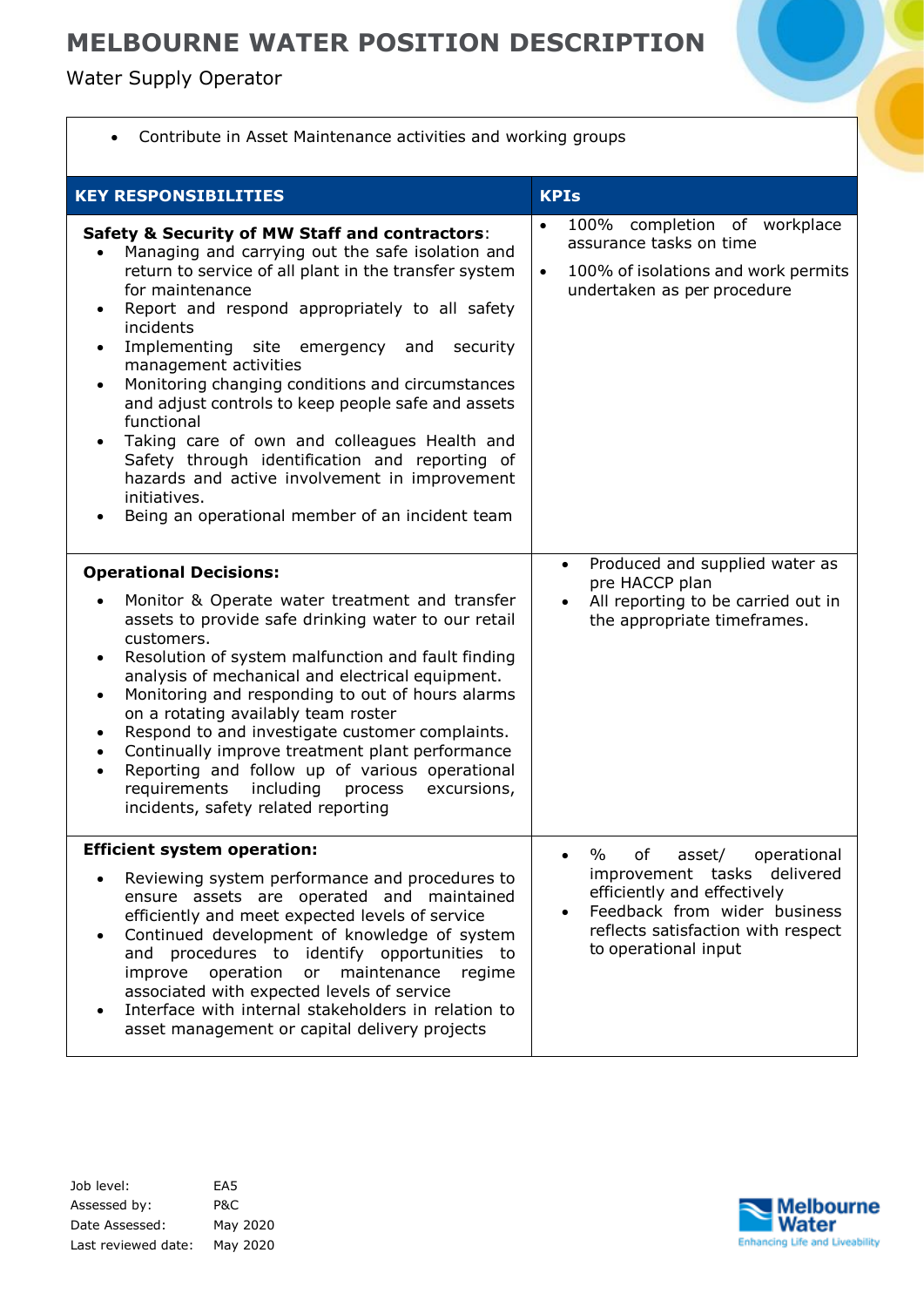Water Supply Operator

## **SKILLS, KNOWLEDGE AND EXPERIENCE REQUIRED:**

To be successful and hence considered for this role, candidates will need to demonstrate evidence of the following skills;

- Certificate III or higher in Water/Wastewater Industry Operations, a relevant trade background or other relevant industry experience such as mining, food/beverage manufacturing, chemical, processing etc
- Ability to take accurate numerical readings and measurements.
- Ability to write clear incident reports and complete log sheets.
- Competent in the use of computer applications, such as Word, Excel and Email.
- Experience using or ability to learn other internal computer applications such as SCADA/PCS.
- Demonstrated ability to work in a systematic, well-organised way to complete tasks according to established procedures.
- Demonstrated ability to interact in a positive and professional way with people from within Melbourne Water and outside it.
- Demonstrated ability to solve problems.
- Demonstrated ability to communicate effectively with people from different backgrounds
- A commitment to ongoing personal development, self-awareness and resilience

### **KEY RELATIONSHIPS:**

All Melbourne Water employees are responsible for managing aspects of our customer/stakeholder relationships and service interactions, and will work proactively to deliver a consistent customer experience.

#### **Internal**

- Water Supply Operations
- Water Control Centre
- Asset Management
- M&E Maintenance
- Civil Maintenance
- People and Safety Teams

#### **External**

- Retail Water Companies
- WorkSafe
- Power Companies
- Parks Victoria
- Emergency Services (CFA, VicPol, Ambulance)

## **SALARY RANGE:**

 Melbourne Water reserves the right to remunerate people according to their ability to perform the functions of the role based on their qualifications, skills and experience.

| Job level:          | EA5      |
|---------------------|----------|
| Assessed by:        | P&C      |
| Date Assessed:      | May 2020 |
| Last reviewed date: | May 2020 |